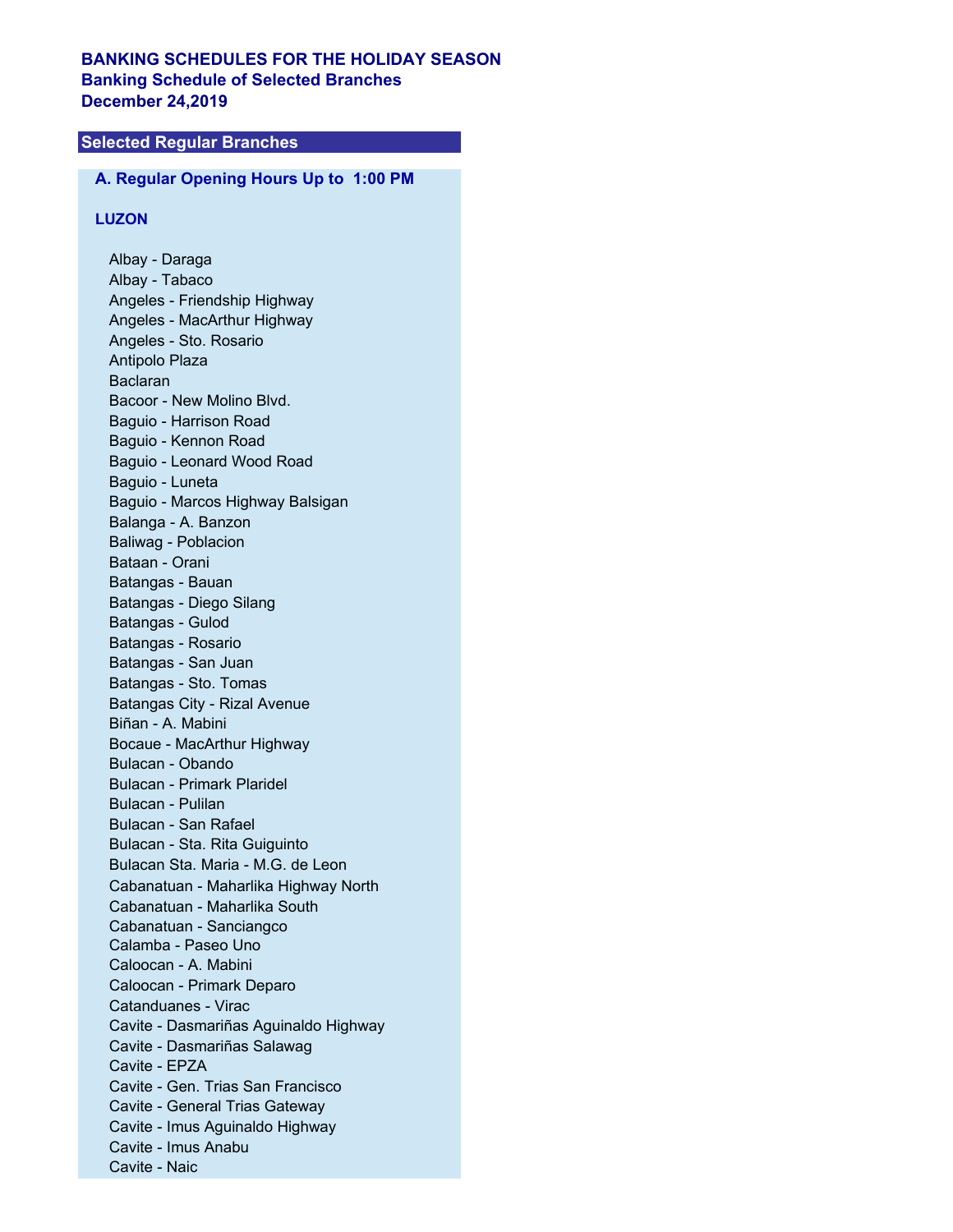Cavite - Silang Cavite - Trece Martires Cavite Imus - The District Dagupan - Perez Del Monte - Sienna Eastwood City - Olympic Heights Ilocos Sur - Cabugao Ilocos Sur - Narvacan Iriga City Isabela - Ilagan Isabela - Primark Cordon Isabela - Tumauini Isabela Santiago - Maharlika Highway La Union - Agoo La Union San Fernando - Rizal Avenue Laguna - Cabuyao Laguna - Sta. Cruz Laoag - Castro Legazpi City - Tahao Lipa - CM Recto Lipa - High 5 Square Los Baños Lucena - Merchan Lucena - Quezon Avenue Malabon - Gov. Pascual Malolos - Crossing Malolos - MacArthur Highway Marilao - MacArthur Highway Masbate Meycauayan - Malhacan Naga - General Luna Naga - Magsaysay Avenue Naga - San Francisco Nueva Ecija - Gapan Nueva Ecija - Muñoz Nueva Ecija - Primark Gapan Nueva Ecija - Sta. Rosa Nueva Ecija - Talavera Nueva Vizcaya - Solano Pampanga - Apalit Pampanga - Guagua Town Center Pampanga - Magalang Pampanga San Fernando - San Isidro Pangasinan - Calasiao Pangasinan - Carmen Pangasinan - Tayug Quezon - Candelaria Quezon - Sariaya Rizal - Primark Cainta Rizal - Primark Teresa San Pablo - Rizal St. San Pedro Sorsogon City Sta. Rosa - Don Jose Sto. Domingo Subic - Times Square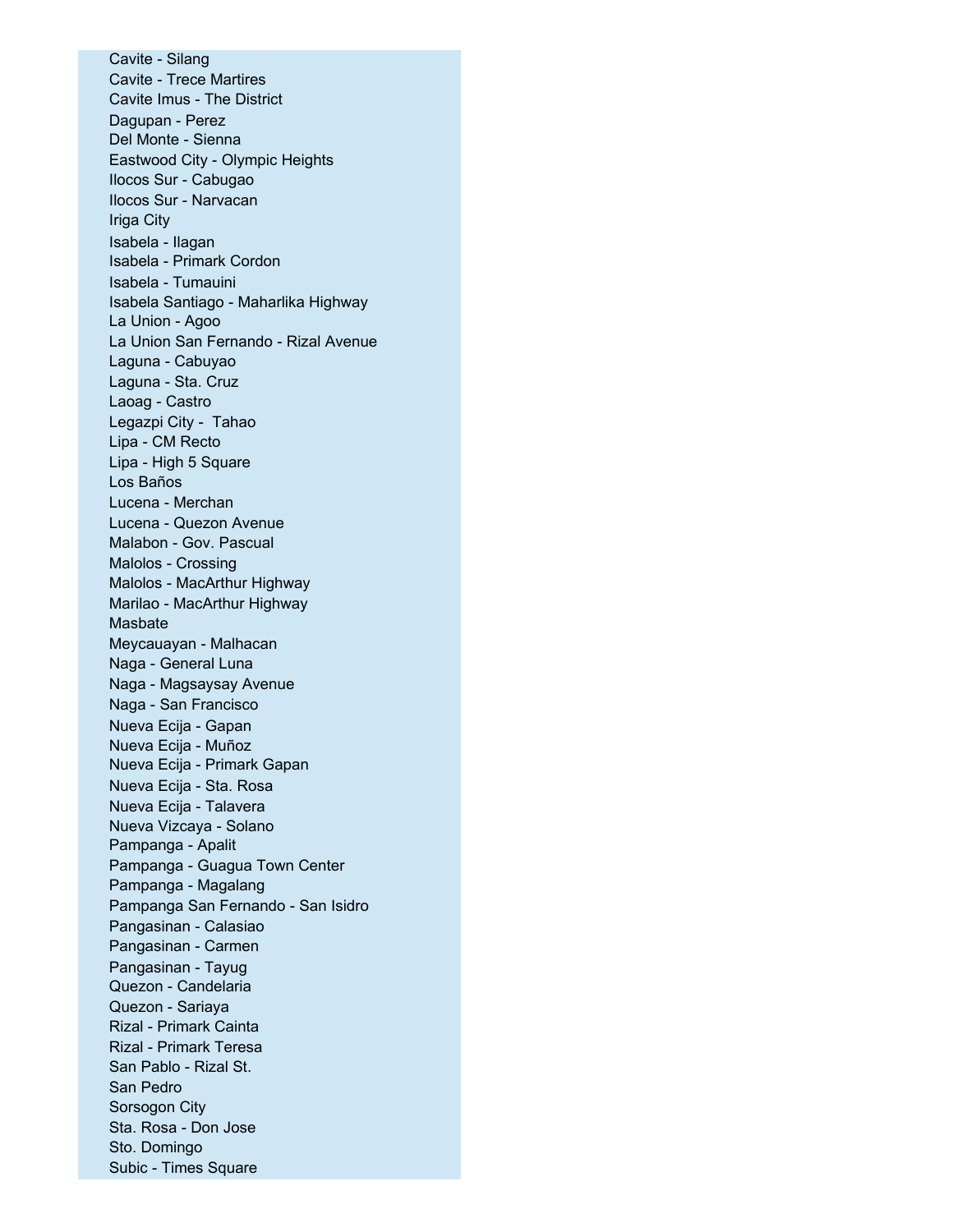Tagaytay - Rotonda Tagaytay - Wind Residences Tanauan - A. Mabini Tarlac - J. Luna Tayuman Timog - Rotonda Tuguegarao - Buntun Vigan - Plaza Maestro West Avenue - Del Monte Zambales - Iba

#### **VISAYAS**

Aklan - Boracay Antique Bacolod - East Block IT Park Bacolod - Gatuslao Bacolod - Goldenfield Bacolod - Libertad Bacolod - Mandalagan Bacolod - Plaza Bohol - Panglao Bohol - Tagbilaran Bohol - Tubigon Bohol Tagbilaran - Visarra Cebu - Ayala Business Park Cebu - Banilad Cebu - Bogo Cebu - Carcar Cebu - Consolacion Cebu - F. Gonzales Cebu - Fuente Circle Cebu - Philam Life Center Cebu - Plaridel Cebu - Tabo-an Cebu IT Park - HM Tower Cebu Mandaue - A.C. Cortes Cebu Mandaue - M.C. Briones Cebu Mandaue - North Road Cebu Mandaue - Subangdaku Cebu Mandaue - U.N. Avenue Dumaguete - Colon Dumaguete - Siliman Campus Iloilo - Central Iloilo - Ledesma Iloilo - Molo Iloilo - Passi Iloilo - Valeria Leyte - Maasin Mactan - EPZA 2 Mactan - Lapu-lapu GMC Mactan - Pajo National Highway Negros Occ - Bago Negros Occ - Binalbagan Negros Occ - Cadiz Negros Occ - Escalante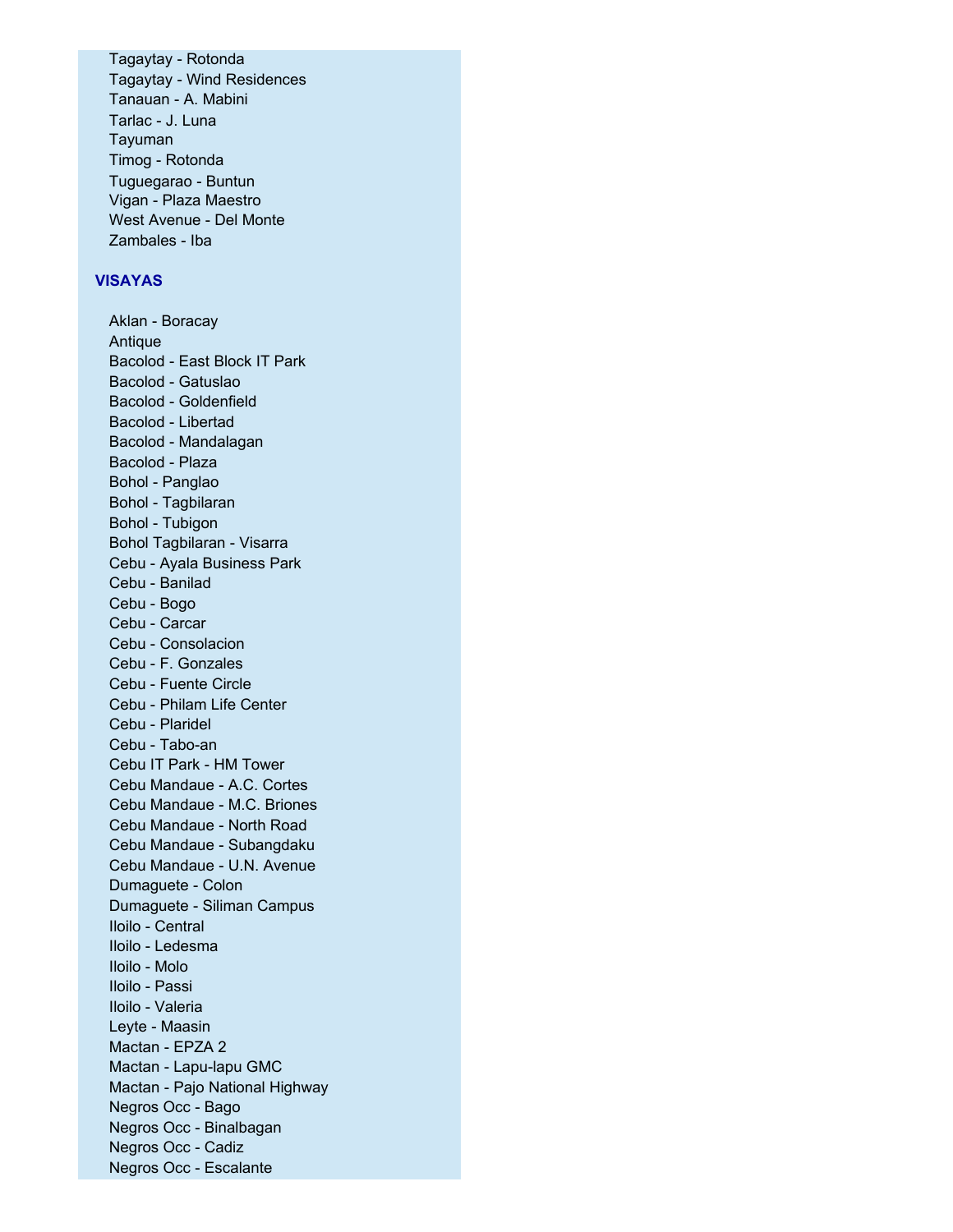Negros Occ - Hinigaran Negros Occ - Kabankalan Negros Occ - La Carlota Negros Occ - San Carlos Negros Occ - Silay Negros Occ - Talisay Negros Occ - Victorias Negros Oriental - Bayawan Puerto Princesa - Rizal Puerto Princesa - San Pedro Roxas - Roxas Avenue Samar - Calbayog Samar - Catarman Samar - Catbalogan Tacloban - Justice Romualdez

#### **MINDANAO**

Bukidnon - Valencia Butuan - Estacio Village Cagayan de Oro - Bulua Cagayan de Oro - R.N. Pelaez Blvd. Cagayan de Oro - Xavier Cotabato - Kabacan Cotabato - Kidapawan Cotabato - Midsayap Cotabato - S.K. Pendatun Davao - Agdao Davao - Bangoy Davao - Buhangin Davao - Buhangin C.P. Garcia Highway Davao - C.M Recto Davao - Calinan Davao - Claveria Davao - JP Laurel Davao - Lanang Insular Village Davao - Lizada Davao - Magsaysay Davao - Mati Davao - Monteverde Gov. Sales Davao - Narra Davao - Panabo Davao - Quirino Ave. Davao - Rizal Davao - Sta. Ana Davao - Sta. Ana Gempesaw Davao - Tagum Davao - Wood Lane Diversion Road Davao Digos - San Jose Davao Tagum - National Highway Dipolog - Rizal Ave. General Santos - National Highway General Santos - Pioneer General Santos - Quezon Avenue Iligan - Andres Bonifacio Avenue Koronadal - R. Alunan Avenue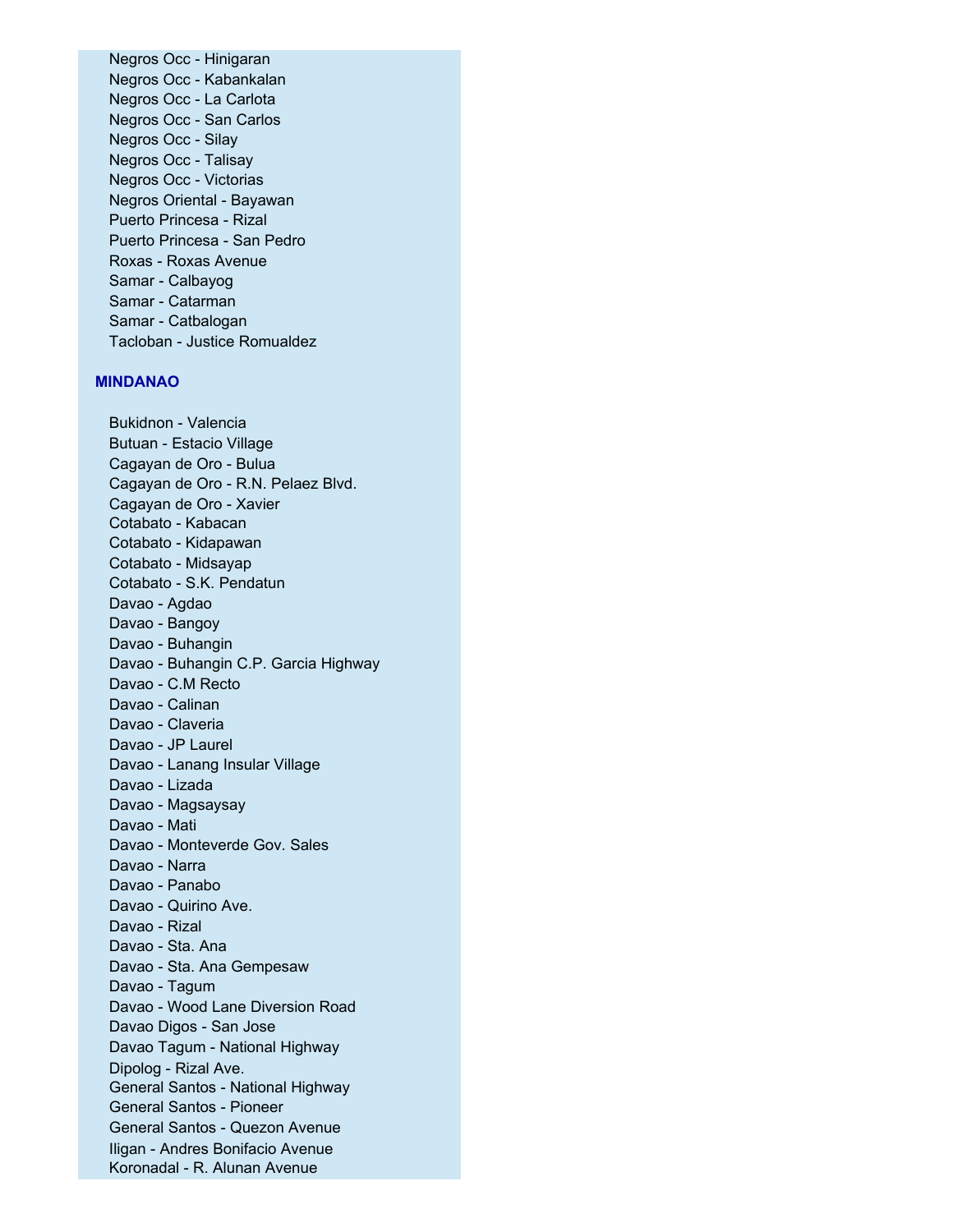Misamis Occ. - Oroquieta Misamis Oriental - Gingoog Ozamiz - Rizal Ave. Pagadian Sultan Kudarat - Isulan Surigao Zamboanga - Ipil Zamboanga - La Purisima Zamboanga - Veterans Avenue

# **B. Regular Opening Hours Up to 3:00 PM**

## **LUZON**

BDO ADB Forex Counter BDO Clark Forex Counter

### **C. Regular Opening Hours Up to 8:00 PM**

## **LUZON**

NAIA 1 NAIA 3

# **Selected Mall Branches**

**A. Regular Opening Hours Up to 3:00 PM**

#### **LUZON**

A. Bonifacio Ave. - Cloverleaf Angeles - Marquee Mall Araneta Center - Ali Mall II Araneta Center - Gateway Mall Bacoor - Puregold Panapaan Baguio - Abanao Square Batangas - Lemery Xentro Mall BF Homes - Puregold Southpark Biñan Central Mall Bonifacio Global City - Market Market Bulacan - Puregold Baliwag Bulacan - Puregold Bulakan Cainta - Puregold Calapan City - Puregold Canlubang iMall Cash & Carry Cavite - Dasmariñas Central Mall Cavite - Puregold Buhay na Tubig Cavite - Puregold Noveleta Cavite - Puregold Tanza Commonwealth - Ever Gotesco Commonwealth - Shopwise Dr. A. Santos Avenue - Puregold Evacom EDSA - New Farmers Plaza Fairview - Ayala Terraces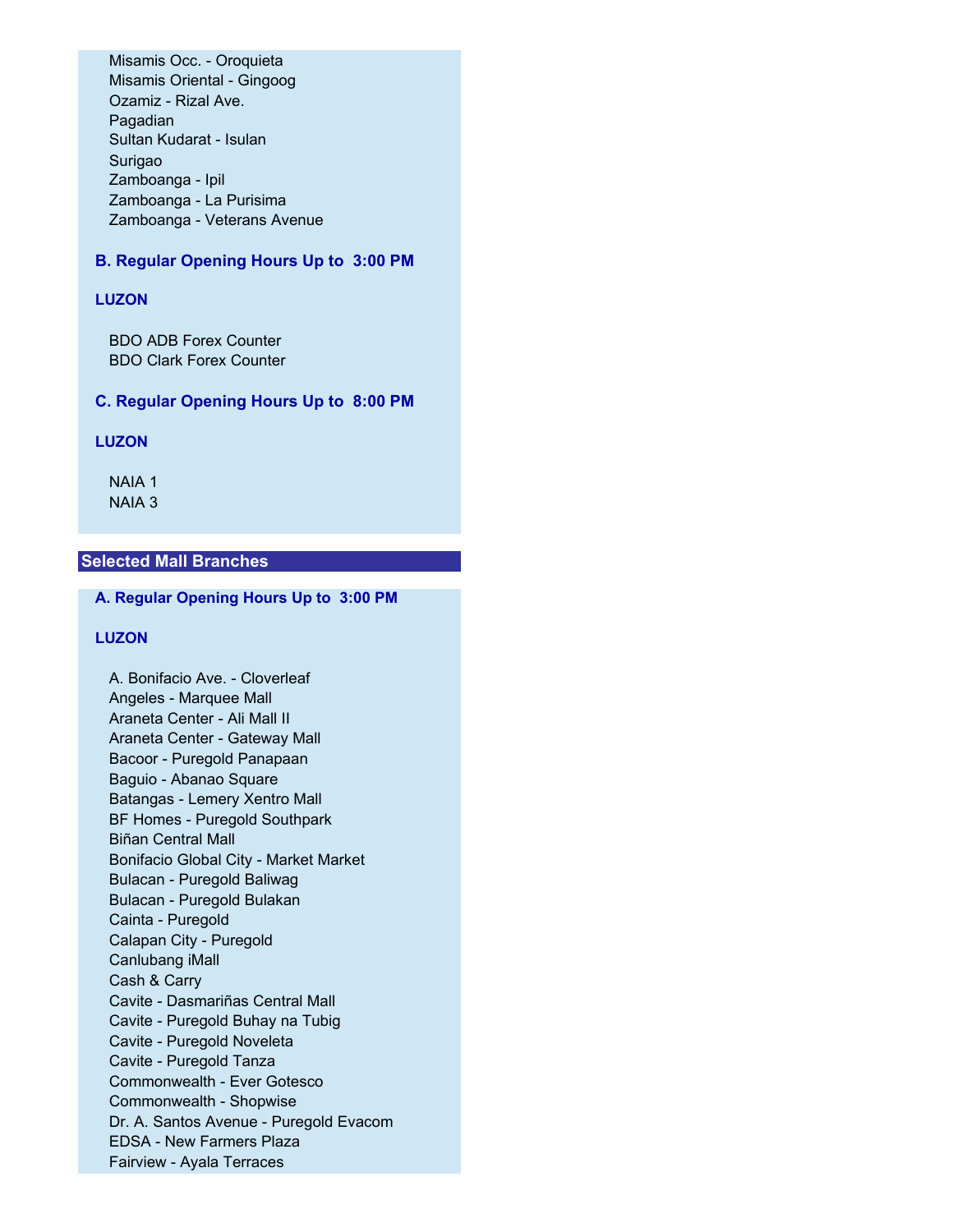Greenhills Shopping Center Isabela Cabagan - Xentro Mall Isabela Santiago - Xentro Mall Katipunan Avenue - U.P. Town Center Kawit - Centennial Road La Union San Fernando - Manna Mall Macapagal Blvd. - Bay Area Macapagal Blvd. - W-Mall Makati - Circuit Mall Malabon - Fishermall Mandaluyong - Light Mall Marcos Highway - Feliz Mall Marikina Heights Montalban - Puregold Nueva Ecija - CityMall Sta. Rosa Pampanga - Puregold Dau Pasay - Two Shopping Center Pasig - Capitol Commons Estancia Pasig - Puregold San Joaquin Pasig - The 30th Meralco Avenue Quezon Avenue - Fisher Mall Robinsons - Metro East Robinsons Galleria - Ortigas Robinsons Place - General Trias Robinsons Place - Lipa Robinsons Place - Manila Robinsons Place - San Nicolas Robinsons Place - Tuguegarao Robinsons Townville - Cabanatuan Rockwell - Power Plant San Pedro - Robinsons Galleria South Savemore - Amang Rodriquez Savemore - Marulas Savemore - Nagtahan Savemore - Novaliches Savemore - Project 8 Savemore Market - EPZA Shangri-la Plaza Mall - EDSA SM Aura Premier SM Center Angono SM Center Imus SM Center Las Piñas SM Center Lemery SM Center Muntinlupa SM Center Pulilan SM Center Sangandaan SM Center Tuguegarao Downtown SM Cherry Antipolo SM Cherry Congressional SM Cherry Shaw SM City Bacoor SM City Baguio SM City Baliwag SM City Batangas SM City BF Parañaque SM City Bicutan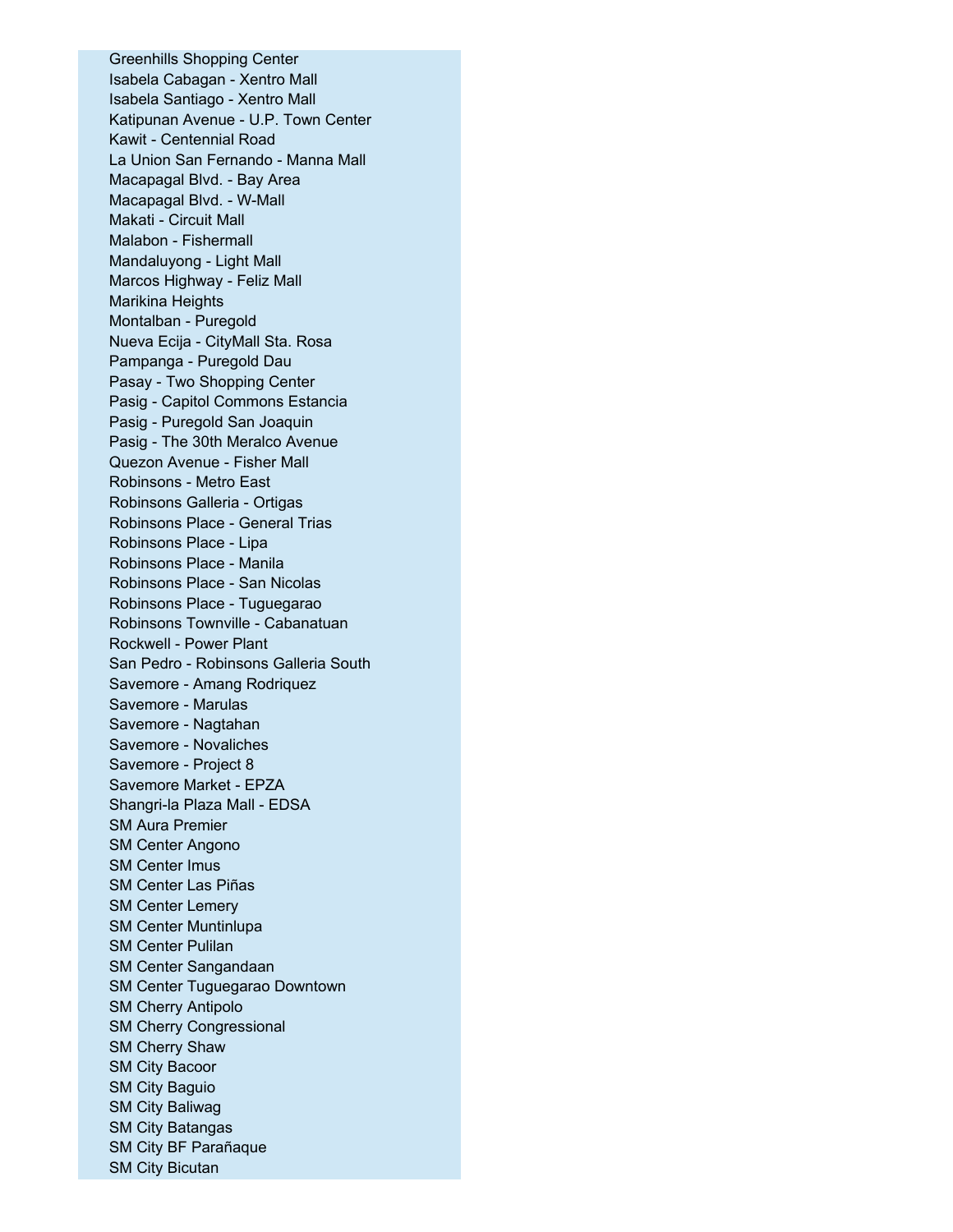SM City Cabanatuan SM City Calamba SM City Cauayan SM City Clark A SM City Clark B SM City Dasmariñas A SM City Dasmariñas B SM City East Ortigas SM City Fairview A SM City Fairview B SM City Fairview C SM City Legazpi SM City Lipa SM City Lucena SM City Manila SM City Marikina SM City Marilao SM City Masinag SM City Molino SM City Naga SM City North EDSA A SM City North EDSA B SM City North EDSA C SM City North EDSA D SM City Novaliches SM City Olongapo SM City Olongapo Central SM City Pampanga A SM City Pampanga B SM City Rosales SM City Rosario SM City San Fernando SM City San Jose Del Monte SM City San Lazaro SM City San Mateo SM City San Pablo SM City Sta. Mesa SM City Sta. Rosa SM City Sucat A SM City Sucat B SM City Tarlac SM City Taytay SM City Telabastagan SM City Trece Martires SM City Urdaneta Central SM City Valenzuela SM Cubao SM Hypermarket Adriatico SM Hypermarket Cainta SM Hypermarket Cubao SM Hypermarket Daet SM Hypermarket FTI Taguig SM Hypermarket Mabalacat SM Hypermarket Makati SM Hypermarket Novaliches SM Hypermarket Pasig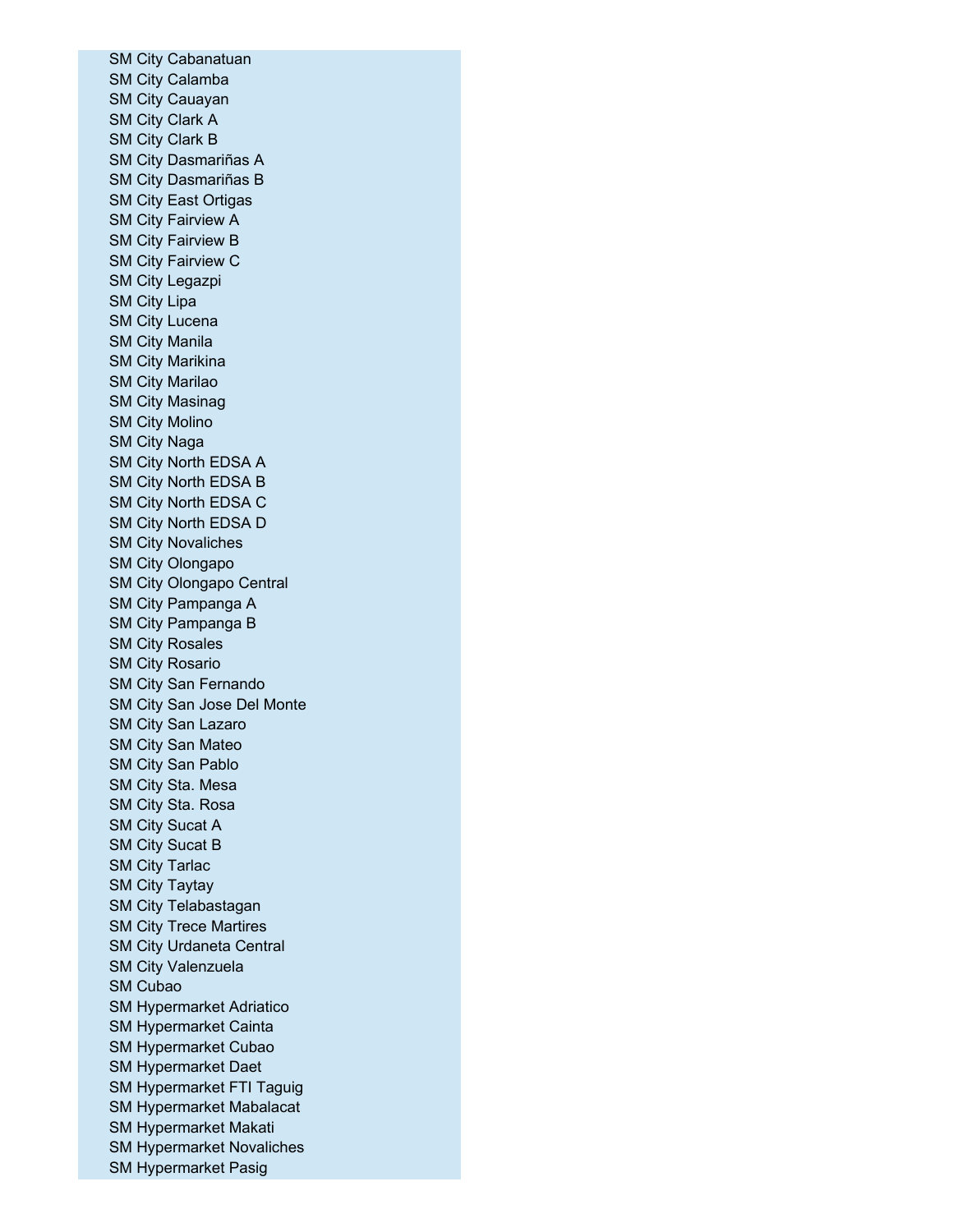SM Hypermarket Sucat - Lopez SM Makati SM Mall of Asia A SM Mall of Asia B SM Market Mall Dasmariñas SM Megacenter Cabanatuan SM Megamall A SM Megamall B SM Megamall C SM Southmall A SM Southmall B Southgate Mall - EDSA Sta. Ana - Xentro Mall Sta. Lucia East - Cainta Sta. Lucia East - Felix Avenue Sta. Rosa - Puregold Tagapo Starmall - Alabang Taguig - Vista Mall Tarlac - CityMall **Tutuban** V-Mall Vigan - Puregold Walter Mart - North EDSA Waltermart - Balayan Waltermart - Batangas City Waltermart - Bel-Air Sta. Rosa Waltermart - Bicutan Waltermart - Cabanatuan Waltermart - Carmona Waltermart - Concepcion Tarlac Waltermart - Dasmariñas Waltermart - Guiguinto Waltermart - Nasugbu Waltermart - Pampanga Waltermart - Paniqui Waltermart - San Jose Waltermart - Sta. Maria Waltermart - Sta. Rosa Waltermart - Subic Waltermart - Sucat Waltermart - Talavera Waltermart - Tanauan Waltermart - Taytay Waltermart Center - Cabuyao Waltermart Center - Makiling

## **VISAYAS**

Aklan - CityMall Kalibo Cebu - Ayala Mall Cebu - CityMall Danao Cebu - Elizabeth Mall Cebu - Gaisano Minglanilla Cebu - J. Mall Cebu - Parkmall Dumaguete - CityMall